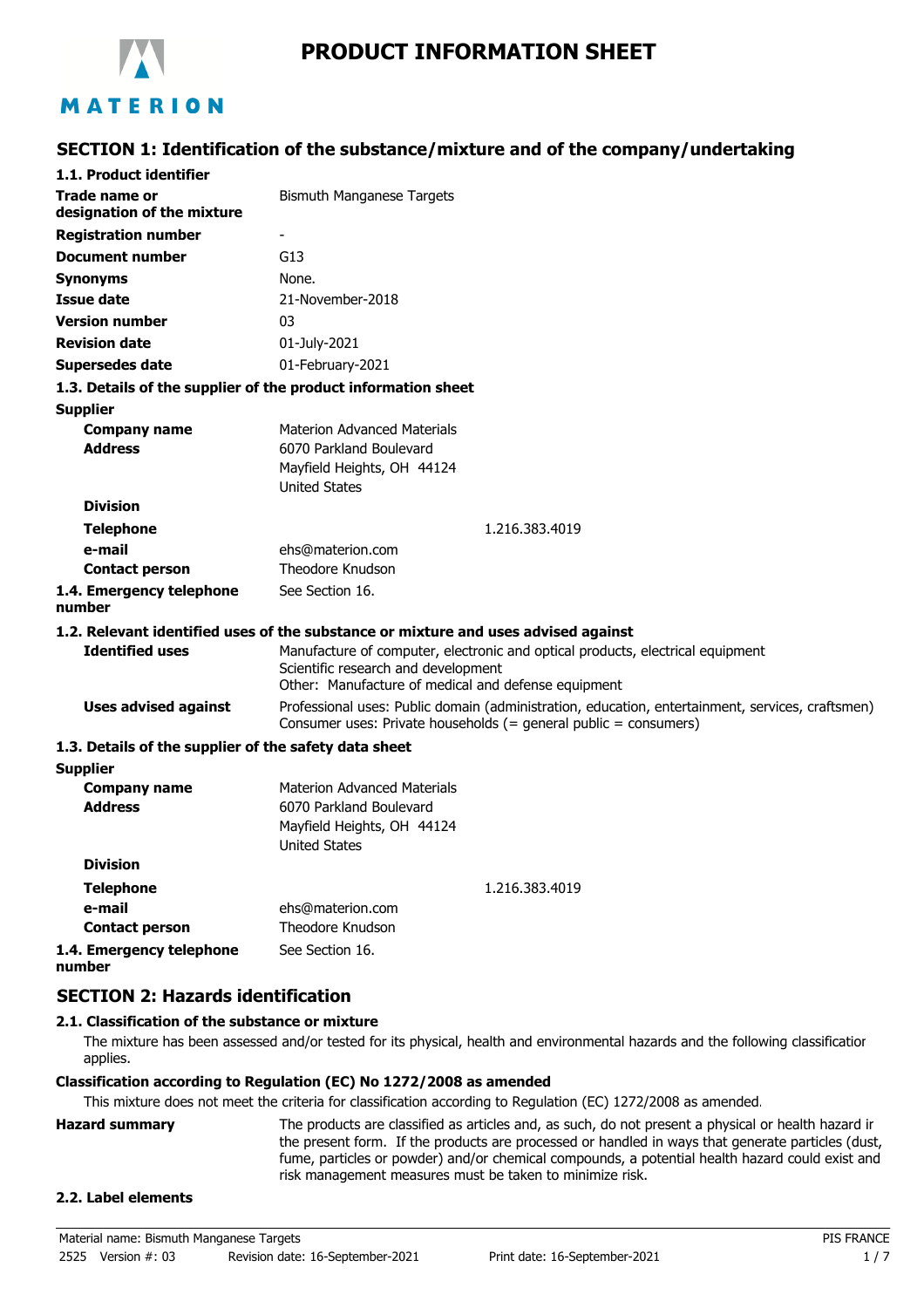|                                          | Label according to Regulation (EC) No. 1272/2008 as amended                                                                                                                                                                                                           |
|------------------------------------------|-----------------------------------------------------------------------------------------------------------------------------------------------------------------------------------------------------------------------------------------------------------------------|
| <b>Contains:</b>                         | Bismuth, Manganese                                                                                                                                                                                                                                                    |
| <b>Hazard pictograms</b>                 | None.                                                                                                                                                                                                                                                                 |
| Signal word                              | None.                                                                                                                                                                                                                                                                 |
| <b>Hazard statements</b>                 | The material as sold in solid form is generally not considered hazardous. However, if the process<br>involves grinding, melting, cutting or any other process that causes a release of dust or fumes,<br>hazardous levels of airborne particulate could be generated. |
| <b>Precautionary statements</b>          |                                                                                                                                                                                                                                                                       |
| <b>Prevention</b>                        | Observe good industrial hygiene practices.                                                                                                                                                                                                                            |
| <b>Response</b>                          | Wash hands after handling.                                                                                                                                                                                                                                            |
| <b>Storage</b>                           | Store away from incompatible materials.                                                                                                                                                                                                                               |
| <b>Disposal</b>                          | Dispose of waste and residues in accordance with local authority requirements.                                                                                                                                                                                        |
| Supplemental label<br><i>information</i> | For further information, please contact the Product Stewardship Department at $+1.216.383.4019$ .                                                                                                                                                                     |
| 2.3. Other hazards                       | Not a PBT or vPvB substance or mixture.                                                                                                                                                                                                                               |

### **SECTION 3: Composition/information on ingredients**

**3.2. Mixtures**

**General information**

**General information**

| <b>Chemical name</b> | $\frac{0}{0}$            | No.                    | CAS-No. / EC REACH Registration No. Index No. |                          | <b>Notes</b> |
|----------------------|--------------------------|------------------------|-----------------------------------------------|--------------------------|--------------|
| <b>Bismuth</b>       | $90 - 99,5$              | 7440-69-9<br>231-177-4 | $\overline{\phantom{a}}$                      | $\overline{\phantom{a}}$ |              |
|                      | <b>Classification: -</b> |                        |                                               |                          |              |
| Manganese            | $0.5 - 10$               | 7439-96-5<br>231-105-1 | $\overline{\phantom{a}}$                      |                          | #            |
|                      | <b>Classification: -</b> |                        |                                               |                          |              |

### **SECTION 4: First aid measures**

Ensure that medical personnel are aware of the material(s) involved, and take precautions to protect themselves.

#### **4.1. Description of first aid measures**

| <b>Inhalation</b>                                                              | Move to fresh air. Call a physician if symptoms develop or persist.                      |
|--------------------------------------------------------------------------------|------------------------------------------------------------------------------------------|
| <b>Skin contact</b>                                                            | Wash off with soap and water. Get medical attention if irritation develops and persists. |
| Eye contact                                                                    | Rinse with water. Get medical attention if irritation develops and persists.             |
| <b>Ingestion</b>                                                               | Rinse mouth. Get medical attention if symptoms occur.                                    |
| 4.2. Most important<br>symptoms and effects, both<br>acute and delayed         | Exposure may cause temporary irritation, redness, or discomfort.                         |
| 4.3. Indication of any<br>immediate medical attention<br>and special treatment | Treat symptomatically.                                                                   |

**needed**

**SECTION 5: Firefighting measures**

| <b>General fire hazards</b>                                                                | No unusual fire or explosion hazards noted.                                                   |  |
|--------------------------------------------------------------------------------------------|-----------------------------------------------------------------------------------------------|--|
| 5.1. Extinguishing media<br>Suitable extinguishing<br>media                                | Powder. Dry sand.                                                                             |  |
| Unsuitable extinguishing<br>media                                                          | Do not use water jet as an extinguisher, as this will spread the fire.                        |  |
| 5.2. Special hazards arising<br>from the substance or<br>mixture                           | During fire, gases hazardous to health may be formed.                                         |  |
| 5.3. Advice for firefighters<br><b>Special protective</b><br>equipment for<br>firefighters | Self-contained breathing apparatus and full protective clothing must be worn in case of fire. |  |
| <b>Special firefighting</b><br>procedures                                                  | Use water spray to cool unopened containers.                                                  |  |
| Material name: Bismuth Manganese Targets                                                   | <b>PIS FRANCE</b>                                                                             |  |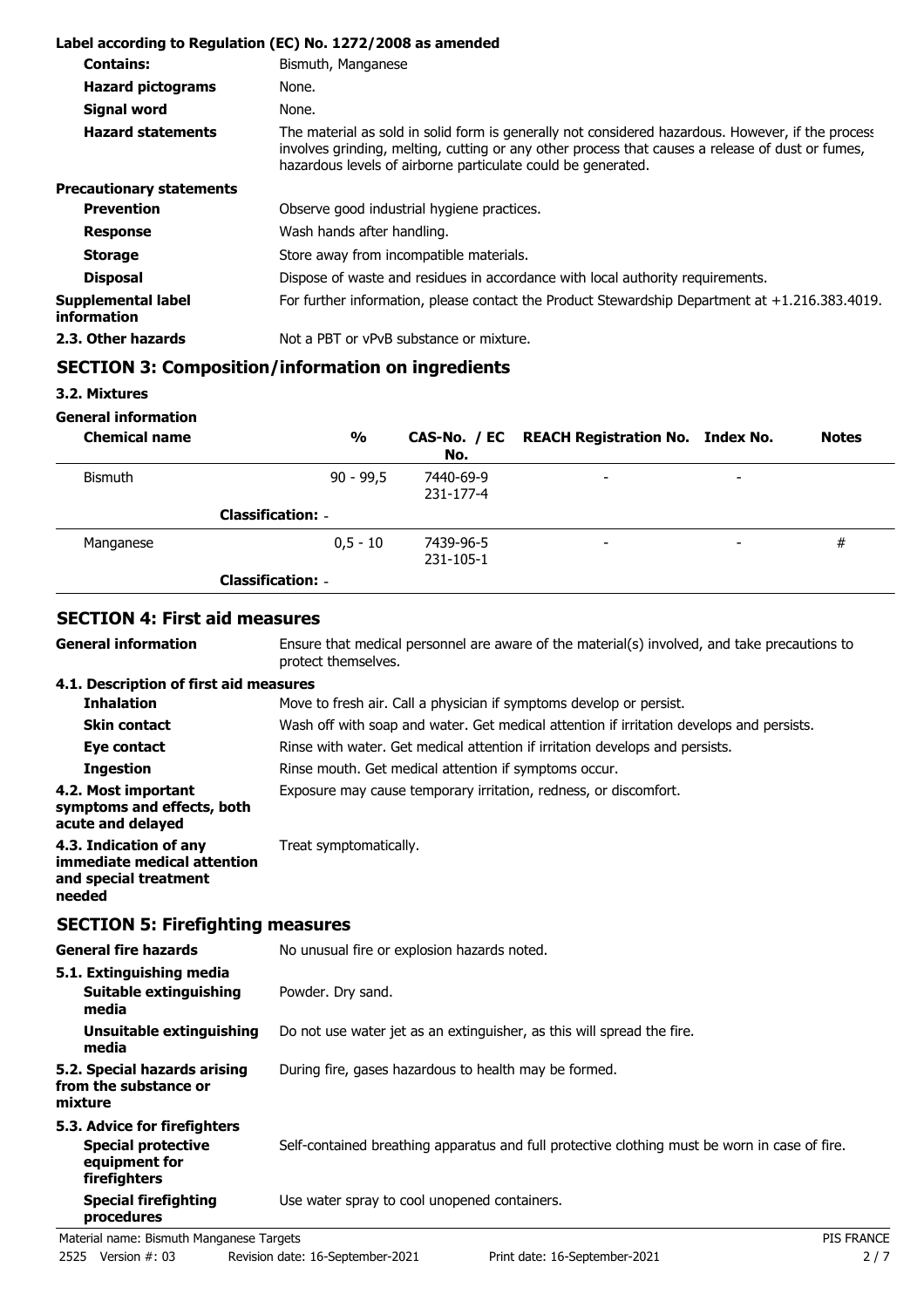**Specific methods** Use standard firefighting procedures and consider the hazards of other involved materials.

### **SECTION 6: Accidental release measures**

|                                                              | 6.1. Personal precautions, protective equipment and emergency procedures                               |
|--------------------------------------------------------------|--------------------------------------------------------------------------------------------------------|
| For non-emergency<br>personnel                               | Keep unnecessary personnel away. For personal protection, see section 8 of the PIS.                    |
| For emergency<br>responders                                  | Keep unnecessary personnel away. Use personal protection recommended in Section 8 of the PIS.          |
| 6.2. Environmental<br>precautions                            | Avoid discharge into drains, water courses or onto the ground.                                         |
| 6.3. Methods and material for<br>containment and cleaning up | Stop the flow of material, if this is without risk. Following product recovery, flush area with water. |
| 6.4. Reference to other<br>sections                          | Not available.                                                                                         |
| <b>SECTION 7: Handling and storage</b>                       |                                                                                                        |

| 7.1. Precautions for safe<br>handling                                   | Observe good industrial hygiene practices.  |
|-------------------------------------------------------------------------|---------------------------------------------|
| 7.2. Conditions for safe<br>storage, including any<br>incompatibilities | Store in original tightly closed container. |
| 7.3. Specific end use(s)                                                | Not applicable.                             |

# **SECTION 8: Exposure controls/personal protection**

### **8.1. Control parameters**

#### **Occupational exposure limits**

| France. Threshold Limit Values (VLEP) for Occupational Exposure to Chemicals in France, INRS ED 984 |             |                  |       |
|-----------------------------------------------------------------------------------------------------|-------------|------------------|-------|
| <b>Components</b>                                                                                   | <b>Type</b> | <b>Value</b>     | Form  |
| Manganese (CAS<br>7439-96-5)                                                                        | <b>VME</b>  | $1 \text{ ma/m}$ | Fume. |

**Regulatory status:** Indicative limit (VL)

### **EU. Indicative Exposure Limit Values in Directives 91/322/EEC, 2000/39/EC, 2006/15/EC, 2009/161/EU, 2017/164/EU**

| <b>Type</b>                            | <b>Value</b>           | <b>Form</b>                                                                                                                                                                                                                                                                                                                                                                                                                                                                                                                                                                                                                                                                                                                                                                                                                                                                                                                                                                               |
|----------------------------------------|------------------------|-------------------------------------------------------------------------------------------------------------------------------------------------------------------------------------------------------------------------------------------------------------------------------------------------------------------------------------------------------------------------------------------------------------------------------------------------------------------------------------------------------------------------------------------------------------------------------------------------------------------------------------------------------------------------------------------------------------------------------------------------------------------------------------------------------------------------------------------------------------------------------------------------------------------------------------------------------------------------------------------|
| <b>TWA</b>                             | $0,2$ mg/m3            | Inhalable fraction.                                                                                                                                                                                                                                                                                                                                                                                                                                                                                                                                                                                                                                                                                                                                                                                                                                                                                                                                                                       |
|                                        | $0,05 \,\mathrm{mg/m}$ | Respirable fraction.                                                                                                                                                                                                                                                                                                                                                                                                                                                                                                                                                                                                                                                                                                                                                                                                                                                                                                                                                                      |
|                                        |                        |                                                                                                                                                                                                                                                                                                                                                                                                                                                                                                                                                                                                                                                                                                                                                                                                                                                                                                                                                                                           |
| Follow standard monitoring procedures. |                        |                                                                                                                                                                                                                                                                                                                                                                                                                                                                                                                                                                                                                                                                                                                                                                                                                                                                                                                                                                                           |
| Not available.                         |                        |                                                                                                                                                                                                                                                                                                                                                                                                                                                                                                                                                                                                                                                                                                                                                                                                                                                                                                                                                                                           |
| Not available.                         |                        |                                                                                                                                                                                                                                                                                                                                                                                                                                                                                                                                                                                                                                                                                                                                                                                                                                                                                                                                                                                           |
|                                        |                        |                                                                                                                                                                                                                                                                                                                                                                                                                                                                                                                                                                                                                                                                                                                                                                                                                                                                                                                                                                                           |
|                                        |                        |                                                                                                                                                                                                                                                                                                                                                                                                                                                                                                                                                                                                                                                                                                                                                                                                                                                                                                                                                                                           |
|                                        |                        |                                                                                                                                                                                                                                                                                                                                                                                                                                                                                                                                                                                                                                                                                                                                                                                                                                                                                                                                                                                           |
|                                        |                        |                                                                                                                                                                                                                                                                                                                                                                                                                                                                                                                                                                                                                                                                                                                                                                                                                                                                                                                                                                                           |
|                                        |                        |                                                                                                                                                                                                                                                                                                                                                                                                                                                                                                                                                                                                                                                                                                                                                                                                                                                                                                                                                                                           |
|                                        |                        |                                                                                                                                                                                                                                                                                                                                                                                                                                                                                                                                                                                                                                                                                                                                                                                                                                                                                                                                                                                           |
|                                        |                        |                                                                                                                                                                                                                                                                                                                                                                                                                                                                                                                                                                                                                                                                                                                                                                                                                                                                                                                                                                                           |
| Wear suitable protective clothing.     |                        |                                                                                                                                                                                                                                                                                                                                                                                                                                                                                                                                                                                                                                                                                                                                                                                                                                                                                                                                                                                           |
|                                        |                        |                                                                                                                                                                                                                                                                                                                                                                                                                                                                                                                                                                                                                                                                                                                                                                                                                                                                                                                                                                                           |
|                                        |                        |                                                                                                                                                                                                                                                                                                                                                                                                                                                                                                                                                                                                                                                                                                                                                                                                                                                                                                                                                                                           |
|                                        |                        | No biological exposure limits noted for the ingredient(s).<br>Good general ventilation (typically 10 air changes per hour) should be used. Ventilation rates should<br>be matched to conditions. If applicable, use process enclosures, local exhaust ventilation, or other<br>engineering controls to maintain airborne levels below recommended exposure limits. If exposure<br>limits have not been established, maintain airborne levels to an acceptable level.<br>Individual protection measures, such as personal protective equipment<br>Personal protection equipment should be chosen according to the CEN standards and in discussion<br>with the supplier of the personal protective equipment.<br>Wear safety glasses with side shields (or goggles).<br>Wear gloves to prevent metal cuts and skin abrasions during handling.<br>In case of insufficient ventilation, wear suitable respiratory equipment.<br>Wear appropriate thermal protective clothing, when necessary. |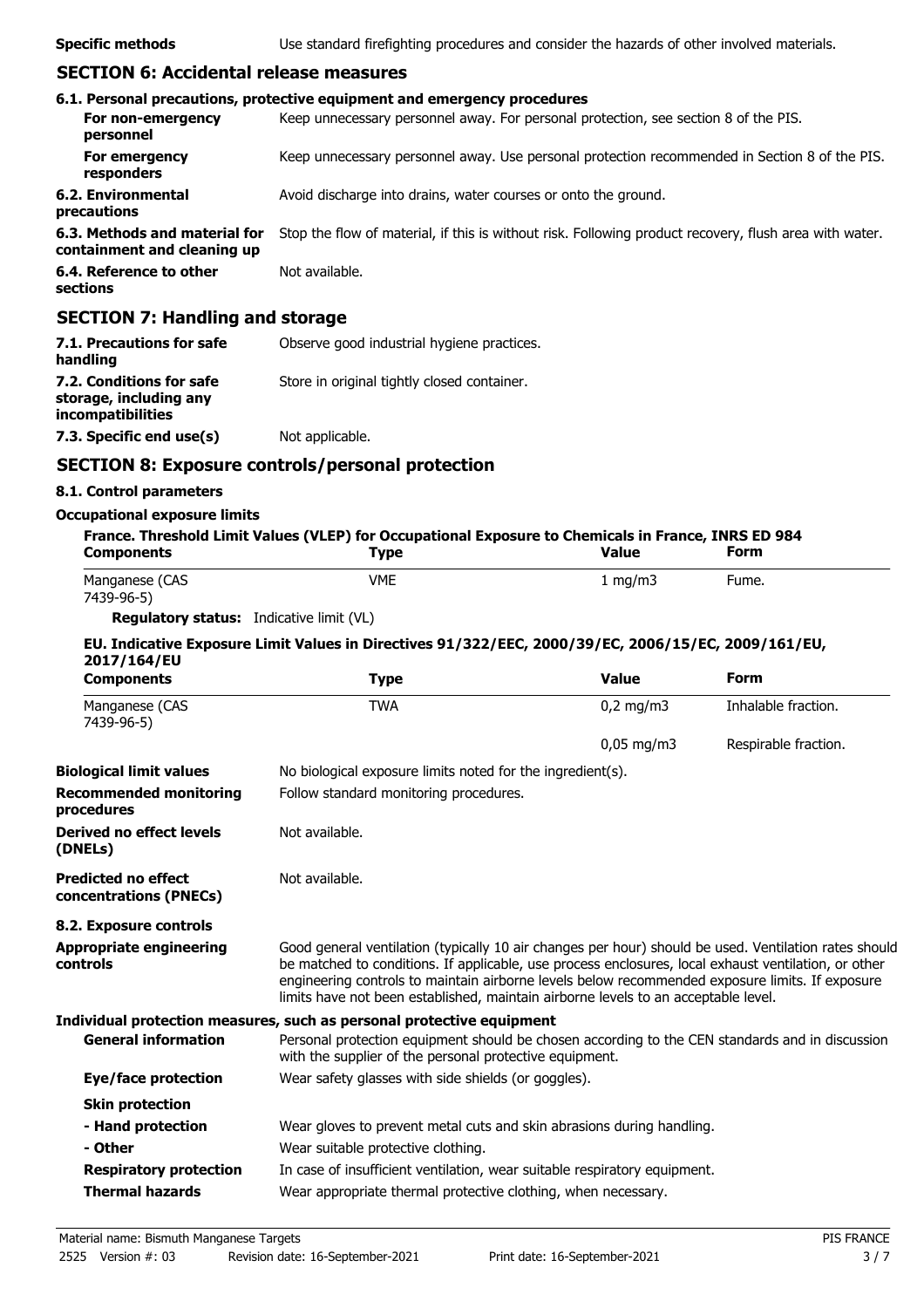| <b>Hygiene measures</b>                          | Always observe good personal hygiene measures, such as washing after handling the material and<br>before eating, drinking, and/or smoking. Routinely wash work clothing and protective equipment to<br>remove contaminants. |
|--------------------------------------------------|-----------------------------------------------------------------------------------------------------------------------------------------------------------------------------------------------------------------------------|
| <b>Environmental exposure</b><br><b>controls</b> | Inform appropriate managerial or supervisory personnel of all environmental releases.                                                                                                                                       |

# **SECTION 9: Physical and chemical properties**

### **9.1. Information on basic physical and chemical properties**

| <b>Appearance</b>                                   |                                               |
|-----------------------------------------------------|-----------------------------------------------|
| <b>Physical state</b>                               | Solid.                                        |
| Form                                                | Solid.                                        |
| Colour                                              | Silver.                                       |
| Odour                                               | None.                                         |
| <b>Odour threshold</b>                              | Not applicable.                               |
| рH                                                  | Not applicable.                               |
| <b>Melting point/freezing point</b>                 | 271 °C (519,8 °F) estimated / Not applicable. |
| <b>Initial boiling point and</b><br>boiling range   | Not applicable.                               |
| <b>Flash point</b>                                  | Not applicable.                               |
| <b>Evaporation rate</b>                             | Not applicable.                               |
| <b>Flammability (solid, gas)</b>                    | None known.                                   |
| <b>Upper/lower flammability or explosive limits</b> |                                               |
| <b>Flammability limit - lower</b><br>(%)            | Not applicable.                               |
| <b>Flammability limit -</b><br>upper $(% )$         | Not applicable.                               |
| <b>Explosive limit - lower (</b><br>%)              | Not applicable.                               |
| <b>Explosive limit - lower (</b><br>%) temperature  | Not applicable.                               |
| <b>Explosive limit - upper</b><br>(%)               | Not applicable.                               |
| <b>Explosive limit - upper (</b><br>%) temperature  | Not applicable.                               |
| <b>Vapour pressure</b>                              | Not applicable.                               |
| <b>Vapour density</b>                               | Not applicable.                               |
| <b>Relative density</b>                             | Not applicable.                               |
| Solubility(ies)                                     |                                               |
| <b>Solubility (water)</b>                           | Insoluble.                                    |
| <b>Partition coefficient</b><br>(n-octanol/water)   | Not applicable.                               |
| <b>Auto-ignition temperature</b>                    | Not applicable.                               |
| <b>Decomposition temperature</b>                    | Not applicable.                               |
| <b>Viscosity</b>                                    | Not applicable.                               |
| <b>Explosive properties</b>                         | Not explosive.                                |
| <b>Oxidising properties</b>                         | Not oxidising.                                |
| 9.2. Other information                              |                                               |
| <b>Density</b>                                      | 9,57 g/cm3 estimated                          |
| <b>SECTION 10: Stability and reactivity</b>         |                                               |
| $10.1$ Dooctivity                                   | The product is stable and non-reastive under  |

| 10.1. Reactivity                            | The product is stable and non-reactive under normal conditions of use, storage and transport. |
|---------------------------------------------|-----------------------------------------------------------------------------------------------|
| 10.2. Chemical stability                    | Material is stable under normal conditions.                                                   |
| 10.3. Possibility of hazardous<br>reactions | No dangerous reaction known under conditions of normal use.                                   |
| 10.4. Conditions to avoid                   | Contact with incompatible materials.                                                          |
| 10.5. Incompatible materials                | Strong oxidising agents.                                                                      |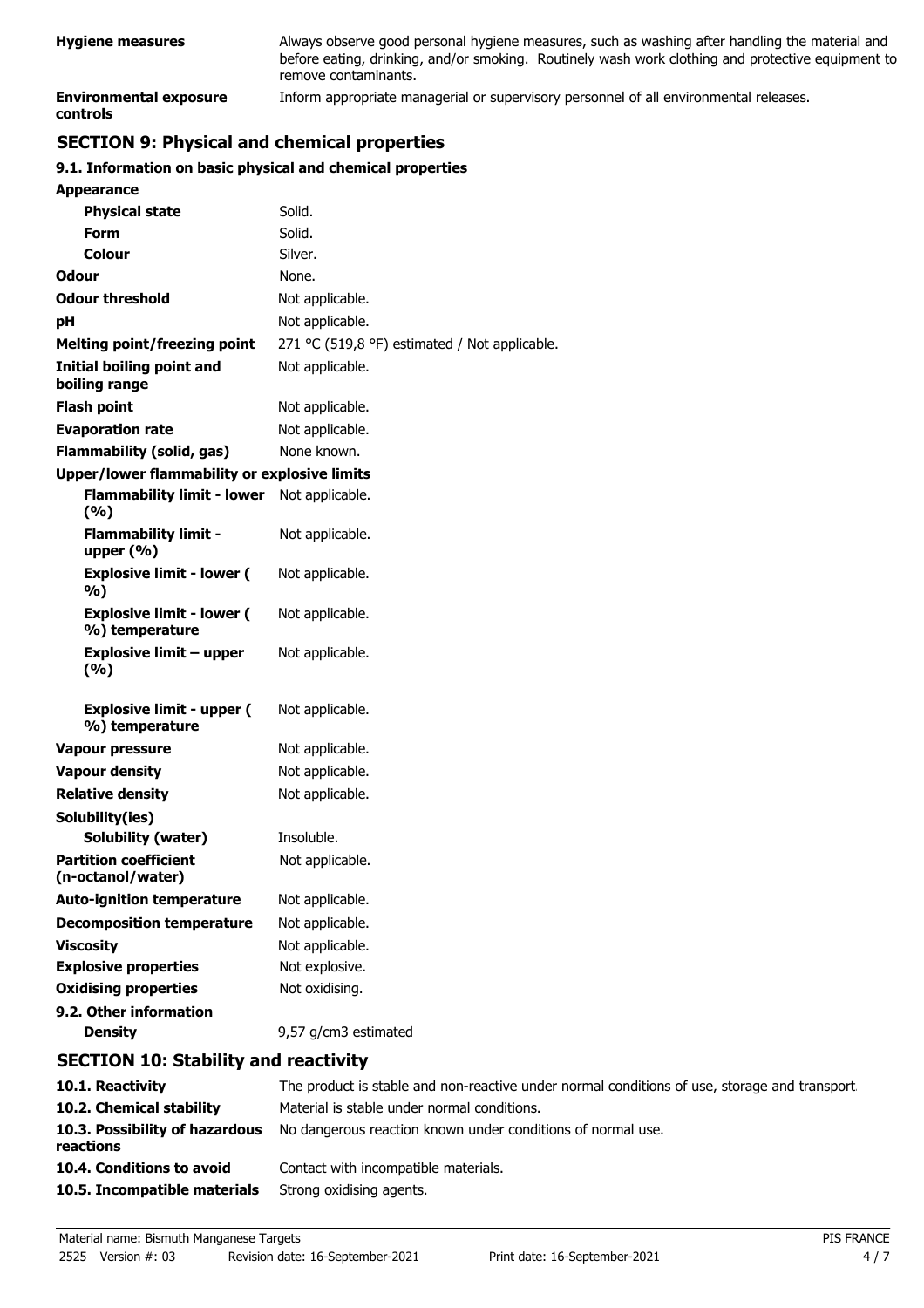**decomposition products**

# **SECTION 11: Toxicological information**

| <b>General information</b>                                 | Occupational exposure to the substance or mixture may cause adverse effects.                                           |  |  |
|------------------------------------------------------------|------------------------------------------------------------------------------------------------------------------------|--|--|
| Information on likely routes of exposure                   |                                                                                                                        |  |  |
| <b>Inhalation</b>                                          | No adverse effects due to inhalation are expected.                                                                     |  |  |
| <b>Skin contact</b>                                        | No adverse effects due to skin contact are expected.                                                                   |  |  |
| Eye contact                                                | Not likely, due to the form of the product.                                                                            |  |  |
| <b>Ingestion</b>                                           | May cause discomfort if swallowed. However, ingestion is not likely to be a primary route of<br>occupational exposure. |  |  |
| <b>Symptoms</b>                                            | None known.                                                                                                            |  |  |
| 11.1. Information on toxicological effects                 |                                                                                                                        |  |  |
| <b>Acute toxicity</b>                                      | Not known.                                                                                                             |  |  |
| <b>Skin corrosion/irritation</b>                           | Not relevant, due to the form of the product.                                                                          |  |  |
| Serious eye damage/eye<br>irritation                       | Not likely, due to the form of the product.                                                                            |  |  |
| <b>Respiratory sensitisation</b>                           | Not a respiratory sensitizer.                                                                                          |  |  |
| <b>Skin sensitisation</b>                                  | Not a skin sensitiser.                                                                                                 |  |  |
| <b>Germ cell mutagenicity</b>                              | Not classified.                                                                                                        |  |  |
| Carcinogenicity                                            | Not classifiable as to carcinogenicity to humans.                                                                      |  |  |
| <b>Reproductive toxicity</b>                               | This product is not expected to cause reproductive or developmental effects.                                           |  |  |
| <b>Specific target organ toxicity</b><br>- single exposure | Not classified.                                                                                                        |  |  |
| Specific target organ toxicity<br>- repeated exposure      | Not classified.                                                                                                        |  |  |
| <b>Aspiration hazard</b>                                   | Not an aspiration hazard.                                                                                              |  |  |
| Mixture versus substance<br>information                    | No information available.                                                                                              |  |  |
| <b>Other information</b>                                   | Not available.                                                                                                         |  |  |
| CECTION 12. Esslazioni informatio                          |                                                                                                                        |  |  |

### **SECTION 12: Ecological information**

| 12.1. Toxicity                                            | Based on available data, the classification criteria are not met for hazardous to the aquatic<br>environment.                                                                              |
|-----------------------------------------------------------|--------------------------------------------------------------------------------------------------------------------------------------------------------------------------------------------|
| 12.2. Persistence and<br>degradability                    |                                                                                                                                                                                            |
| 12.3. Bioaccumulative<br>potential                        | No data available.                                                                                                                                                                         |
| <b>Partition coefficient</b><br>n-octanol/water (log Kow) | Not available.                                                                                                                                                                             |
| <b>Bioconcentration factor (BCF)</b>                      | Not available.                                                                                                                                                                             |
| 12.4. Mobility in soil                                    | No data available.                                                                                                                                                                         |
| 12.5. Results of PBT and<br><b>vPvB</b> assessment        | Not a PBT or vPvB substance or mixture.                                                                                                                                                    |
| 12.6. Other adverse effects                               | No other adverse environmental effects (e.g. ozone depletion, photochemical ozone creation<br>potential, endocrine disruption, global warming potential) are expected from this component. |

## **SECTION 13: Disposal considerations**

## **13.1. Waste treatment methods**

| <b>Residual waste</b>         | Dispose of in accordance with local regulations. Empty containers or liners may retain some product<br>residues. This material and its container must be disposed of in a safe manner (see: Disposal<br>instructions). |
|-------------------------------|------------------------------------------------------------------------------------------------------------------------------------------------------------------------------------------------------------------------|
| <b>Contaminated packaging</b> | Since emptied containers may retain product residue, follow label warnings even after container is<br>emptied. Empty containers should be taken to an approved waste handling site for recycling or<br>disposal.       |
| EU waste code                 | The Waste code should be assigned in discussion between the user, the producer and the waste<br>disposal company.                                                                                                      |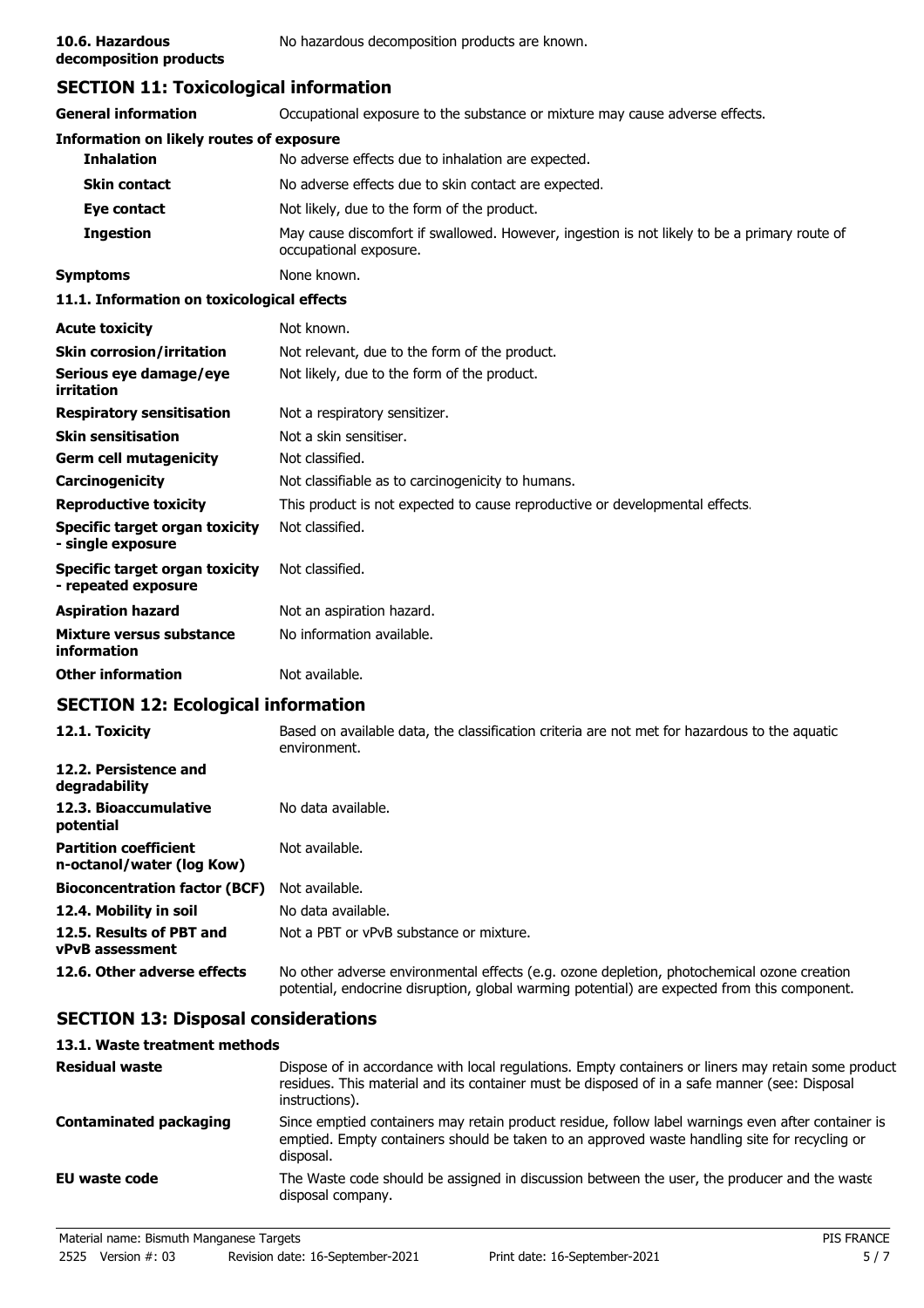**Special precautions Dispose in accordance with all applicable regulations.** 

### **SECTION 14: Transport information**

### **ADR**

14.1. - 14.6.: Not regulated as dangerous goods.

#### **RID**

14.1. - 14.6.: Not regulated as dangerous goods.

### **ADN**

14.1. - 14.6.: Not regulated as dangerous goods.

#### **IATA**

14.1. - 14.6.: Not regulated as dangerous goods.

#### **IMDG**

14.1. - 14.6.: Not regulated as dangerous goods.

### **SECTION 15: Regulatory information**

**15.1. Safety, health and environmental regulations/legislation specific for the substance or mixture**

#### **EU regulations**

**Regulation (EC) No. 1005/2009 on substances that deplete the ozone layer, Annex I and II, as amended** Not listed.

**Regulation (EU) 2019/1021 On persistent organic pollutants (recast), as amended**

Not listed.

**Regulation (EU) No. 649/2012 concerning the export and import of dangerous chemicals, Annex I, Part 1 as amended**

#### Not listed.

**Regulation (EU) No. 649/2012 concerning the export and import of dangerous chemicals, Annex I, Part 2 as amended**

Not listed.

**Regulation (EU) No. 649/2012 concerning the export and import of dangerous chemicals, Annex I, Part 3 as amended**

Not listed.

**Regulation (EU) No. 649/2012 concerning the export and import of dangerous chemicals, Annex V as amended** Not listed.

**Regulation (EC) No. 166/2006 Annex II Pollutant Release and Transfer Registry, as amended** Not listed.

**Regulation (EC) No. 1907/2006, REACH Article 59(10) Candidate List as currently published by ECHA** Not listed.

### **Authorisations**

**Regulation (EC) No. 1907/2006, REACH Annex XIV Substances subject to authorization, as amended** Not listed.

### **Restrictions on use**

**Regulation (EC) No. 1907/2006, REACH Annex XVII Substances subject to restriction on marketing and use as amended**

Not listed.

**Directive 2004/37/EC: on the protection of workers from the risks related to exposure to carcinogens and mutagens at work, as amended.**

Not listed.

### **Other EU regulations**

| Directive 2012/18/EU on major accident hazards involving dangerous substances, as amended |                                                                                                                     |  |  |
|-------------------------------------------------------------------------------------------|---------------------------------------------------------------------------------------------------------------------|--|--|
| Not listed.                                                                               |                                                                                                                     |  |  |
| <b>Other regulations</b>                                                                  | The product is classified and labelled in accordance with Regulation (EC) 1272/2008 (CLP<br>Regulation) as amended. |  |  |
| <b>National regulations</b>                                                               | Follow national regulation for work with chemical agents.                                                           |  |  |
| 15.2. Chemical safety<br>assessment                                                       | No Chemical Safety Assessment has been carried out.                                                                 |  |  |

### **SECTION 16: Other information**

| <b>List of abbreviations</b>             | Not available.                   |                               |                   |
|------------------------------------------|----------------------------------|-------------------------------|-------------------|
| Material name: Bismuth Manganese Targets |                                  |                               | <b>PIS FRANCE</b> |
| 2525 Version #: 03                       | Revision date: 16-September-2021 | Print date: 16-September-2021 |                   |